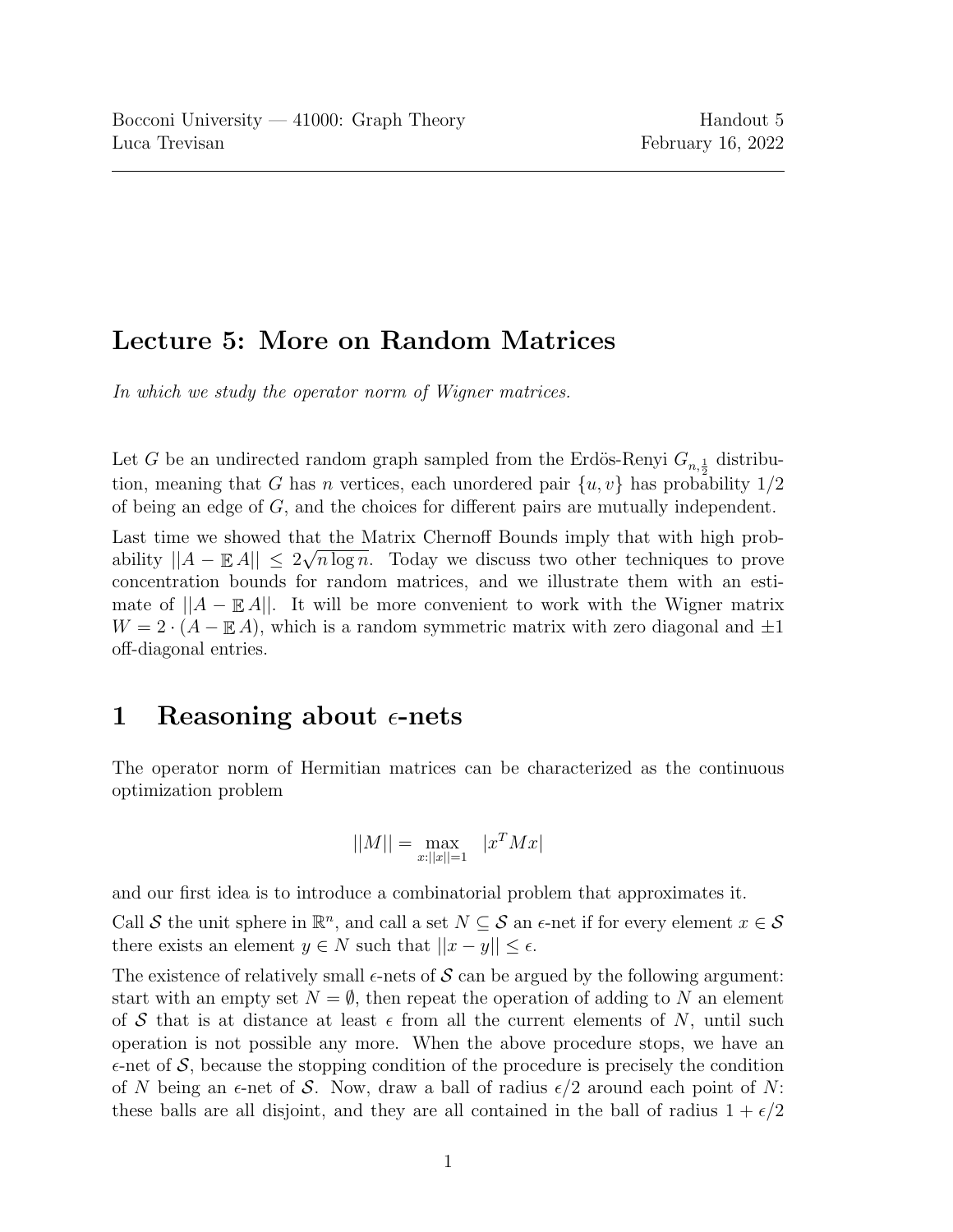around the origin, so the number of steps that the above procedure can take is at most the ratio between the volume of a ball of radius  $1 + \epsilon/2$  and a ball of radius  $\epsilon/2$ in  $\mathbb{R}^n$ , and this ratio is at most  $(c/\epsilon)^n$ , for an absolute constant c. In particular, we have

**Lemma 1** There is an 1/4-net N of the unit sphere in  $\mathbb{R}^n$  such that  $|N| \leq 2^{O(n)}$ .

We can use an  $\epsilon$ -net to provide a combinatorial approximation of the operator norm.

**Lemma 2** If N is an  $1/4$ -net of the unit sphere, then

$$
||M|| \leq 2 \max_{y \in N} |y^T M y|
$$

**PROOF:** Let x be a unit vector such that  $|x^T M x| = ||M||$  and let y be a unit vector in N such that  $||x - y|| \le 1/4$ , then

$$
||M|| = |x^T Mx|
$$
  
\n
$$
\leq |(x - y)^T Mx| + |y^T Mx|
$$
  
\n
$$
\leq |(x - y)^T Mx| + |y^t M(x - y)| + |y^T M y|
$$
  
\n
$$
\leq ||x - y|| \cdot ||M|| \cdot ||x|| + ||y|| \cdot ||M|| \cdot ||x - y|| + |y^T M y|
$$
  
\n
$$
\leq \frac{1}{2} ||M|| + |y^T M y|
$$

 $\Box$ 

The optimum of the combinatorial problem  $\max_{y \in N} |y^T W y|$  can be bounded using a Chernoff bound and a union bound. We first prove the Chernoff bound that we are going to use.

**Lemma 3** Let  $r_1, \ldots, r_n$  be mutually independent  $\pm 1$  Rademacher random variables and let  $a_1, \ldots, a_n$  be arbitrary real coefficients. Then, for every  $t > 0$  we have

$$
\mathbb{P}\left[\sum_{i} r_i a_i \ge t\right] \le e^{-\frac{t^2}{2\sum_i a_i^2}}
$$

PROOF: We are going to use the inequality

$$
\frac{1}{2}e^x + \frac{1}{2}e^{-x} \leq e^{\frac{x^2}{2}}
$$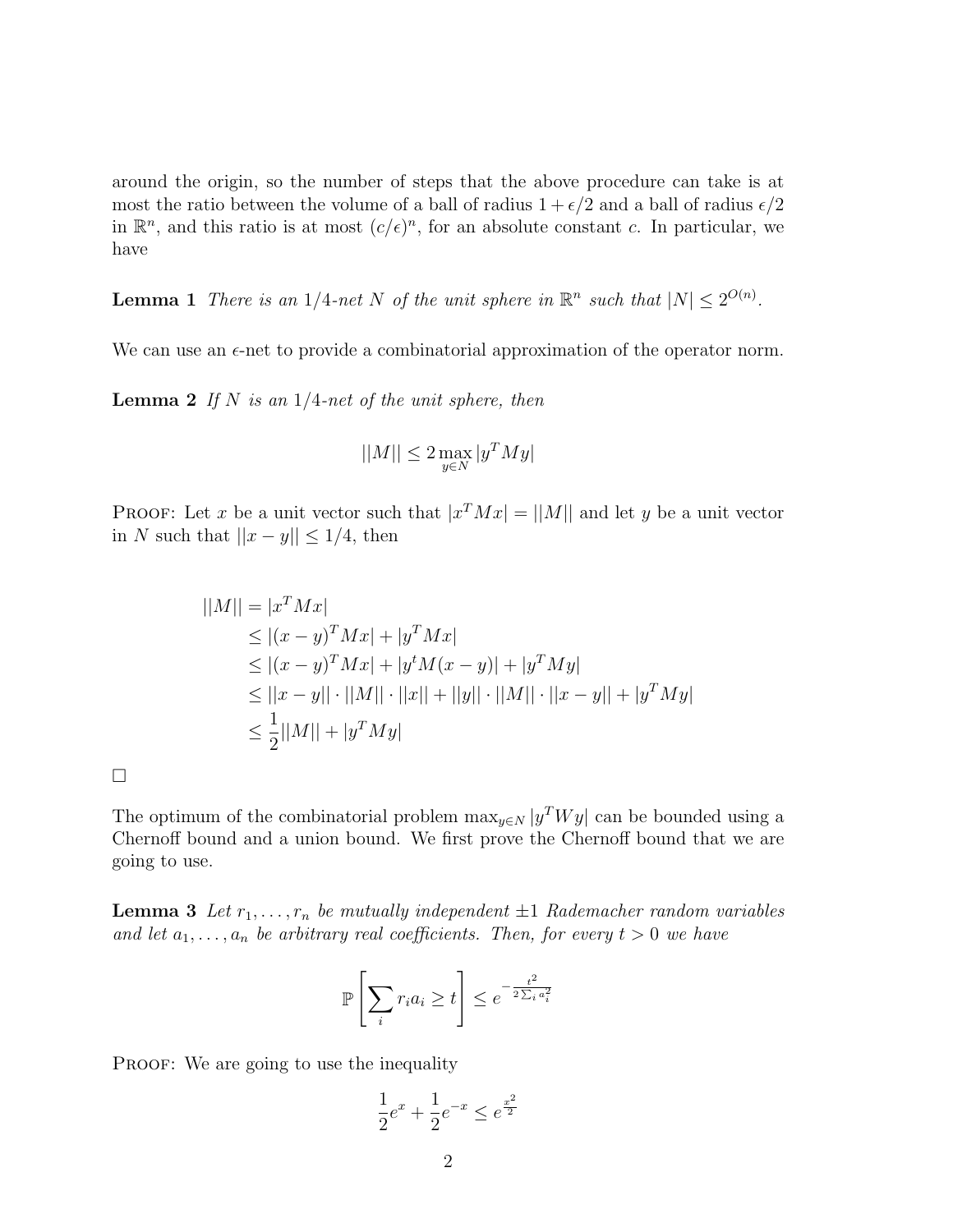which is true for every  $x$  and that is provable by looking at the difference between the Taylor series on the right and the Taylor series on the left, and seeing that the difference is a sum of even powers, and hence non-negative.

First, we have the inequalities

$$
\mathbb{P}\left[\sum_{i} r_i a_i \ge t\right] = \mathbb{P}\left[e^{c \cdot \sum_i r_i a_i} \ge e^{ct}\right] \le \frac{\mathbb{E}e^{c \cdot \sum_i r_i a_i}}{e^{ct}}
$$

which hold for all  $c > 0$  (we will optimize c later). Then we compute

$$
\mathbb{E} e^{c \cdot \sum_i r_i a_i} = \prod_i \mathbb{E} e^{c r_i a_i} = \prod_i \left( \frac{1}{2} e^{c a_i} + \frac{1}{2} e^{-c a_i} \right) \le \prod_i e^{c^2 a_i^2 / 2} = e^{c^2 \sum_i a_i^2 / 2}
$$

Now we choose  $c$  so that

$$
c^2 \sum_i \frac{a_i^2}{2} = \frac{ct}{2}
$$

and we have the desired statement.  $\square$ 

Coming back to our goal of estimating the operator norm of a Wigner matrix  $W$  with Rademacher entries, if we fix any unit vector  $y$  we have

$$
y^T W y = 2 \sum_{i < j} W_{i,j} y_i y_j
$$

where  $W_{i,j}$  are a collection of  $\binom{n}{2}$  $n_2$ ) mutually independent Rademacher random variables, and the coefficients  $y_i y_j$  satisy

$$
\sum_{i < j} (y_i y_j)^2 \le \frac{1}{2} \sum_{i,j} y_i^2 y_j^2 = \frac{1}{2} \left( \sum_i y_i^2 \right)^2 = \frac{1}{2}
$$

and so

$$
\mathbb{P}[y^T W y > t] = \mathbb{P}\left[\sum_{i < j} W_{i,j} y_i y_j \ge \frac{t}{2}\right] \le e^{-\frac{(t/2)^2}{2 \cdot 1/2}} = e^{-t^2/4}
$$

Since the distribution of W is the same as the distribution of  $-W$ , we have

$$
P[|y^T Wy| > t] \le 2e^{-t^2/4}
$$

If  $N$  is a set of unit vectors, a union bound gives us

$$
\mathbb{P}\left[\exists y \in N : y^T W y > t\right] \le |N| \cdot 2 \cdot e^{-t^2/4}
$$

If N is a 1/4-net of the unit sphere containing  $2^{O(n)}$  elements,

$$
\mathbb{P}[||W|| \ge t] \le \mathbb{P}\left[\exists y \in N : |y^T W y| \ge t/2\right] \le 2^{O(n)} \cdot e^{-\Omega(t^2)}
$$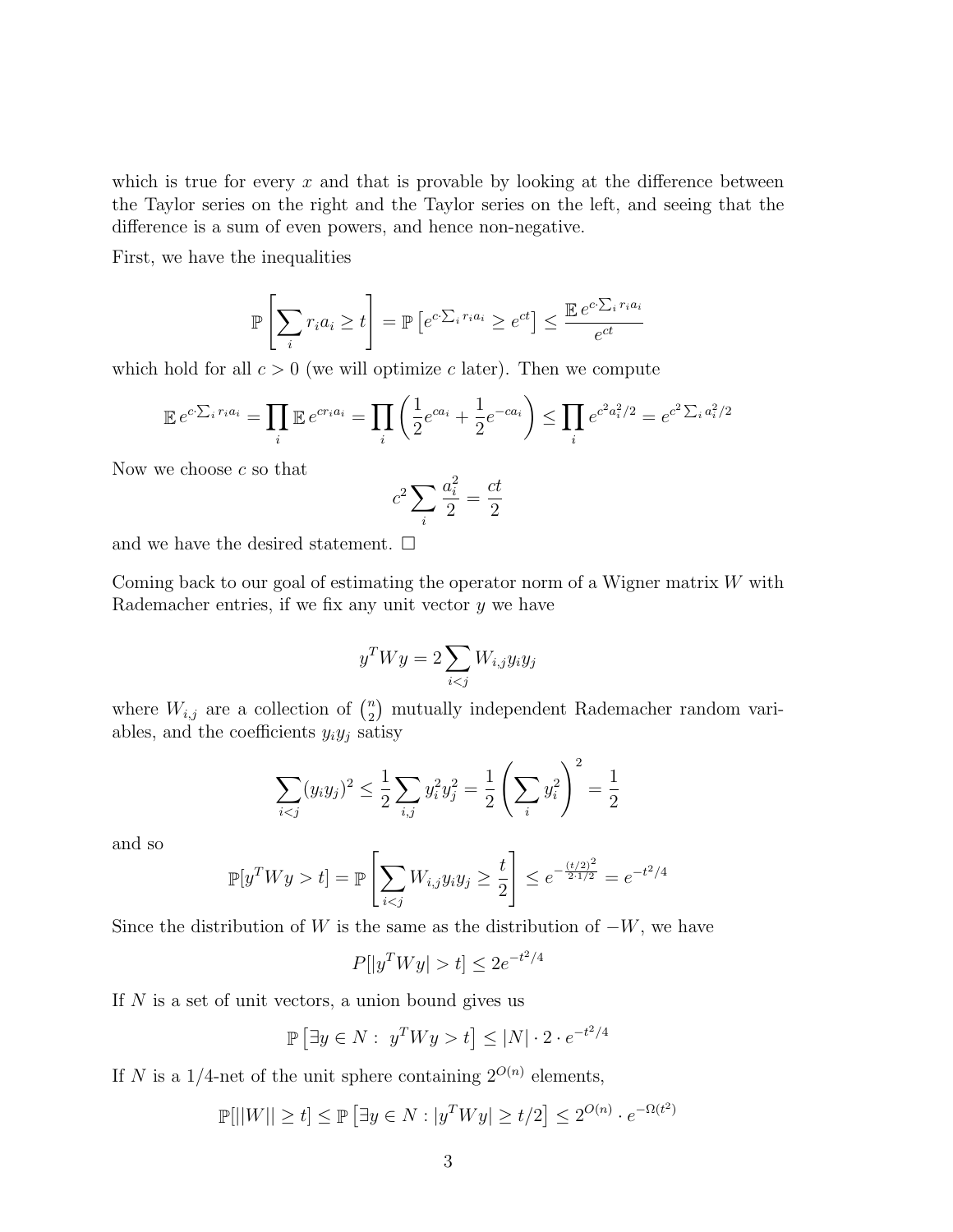and so there is an absolute constant C such that if we choose  $t = C$ . √  $\overline{n}$  the above probability is exponentially small in n.

Thus we have proved

**Theorem 4** There exists an absolute constant  $C$  such that the adjacency matrix  $A$ of a graph G sampled from  $G_{n,\frac{1}{2}}$  satisfies, with probability  $1-2^{-\Omega(n)}$ ,

$$
||A - \mathbb{E}A|| \le C\sqrt{n}
$$

## 2 The trace method

It is known that the operator norm of a Wigner matrix is concentrated around  $(2 + \sqrt{2})$  $o(1)$   $\cdot \sqrt{n}$ . The technique that yields the above tight result is the *trace method*. The idea of the trace method is that, if  $M$  is a real symmetric matrix then for every integer k we have

$$
||M||^{2k} \le \text{Tr}(M^{2k}) \le n \cdot ||M||^{2k}
$$

because, if  $\lambda_1, \ldots, \lambda_n$  are the eigenvalues of M, then

$$
\text{Tr}(M^{2k}) = \sum_{i} \lambda_i^{2k} = \sum_{i} |\lambda_i|^{2k}
$$

and the above sum includes at least one term of value  $||M||^{2k}$  and all the *n* terms are at most  $||M||^{2k}$ . Note that, if  $k >> \log n$ ,  $(\text{Tr}(M^{2k}))^{1/2k}$  is a very good approximation of  $||M||$ .

If M is a random matrix, we also have

$$
\mathbb{P}[||M|| \ge t] \le \mathbb{P}[\text{Tr}(M^{2k}) \ge t^{2k}] \le \frac{\mathbb{E} \text{Tr}(M^{2k})}{t^{2k}}
$$

which is small if we take t to be a bit larger than  $(\mathbb{E} \text{Tr}(M^{2k}))^{1/2k}$ 

Our next goal will be to understand  $\mathbb{E} \text{Tr}(W^{2k})$ , where W is a Wigner matrix. We have

$$
\mathbb{E} \operatorname{Tr}(W^{2k}) = \mathbb{E} \sum_{i} (W^{2k})_{i,i} = \sum_{i_1, i_2, \dots, i_{2k}} \mathbb{E} W_{i_1, i_2} W_{i_2, i_3} \cdots W_{i_{2k-1} i_{2k}} W_{i_{2k} i_1}
$$

we can characterize the terms in the summation in the following way

• If the sequence of unordered pairs  $\{i_1, i_2\}, \{i_2, i_3\}, \cdots, \{i_{2k-1}, i_{2k}\}, \{i_{2k}, i_1\}$  is such that every unordered pair occurs in the sequence an even number of times, then

$$
\mathbb{E} W_{i_1,i_2} W_{i_2,i_3} \cdots W_{i_{2k-1}i_{2k}} W_{i_{2k}i_1} = 1
$$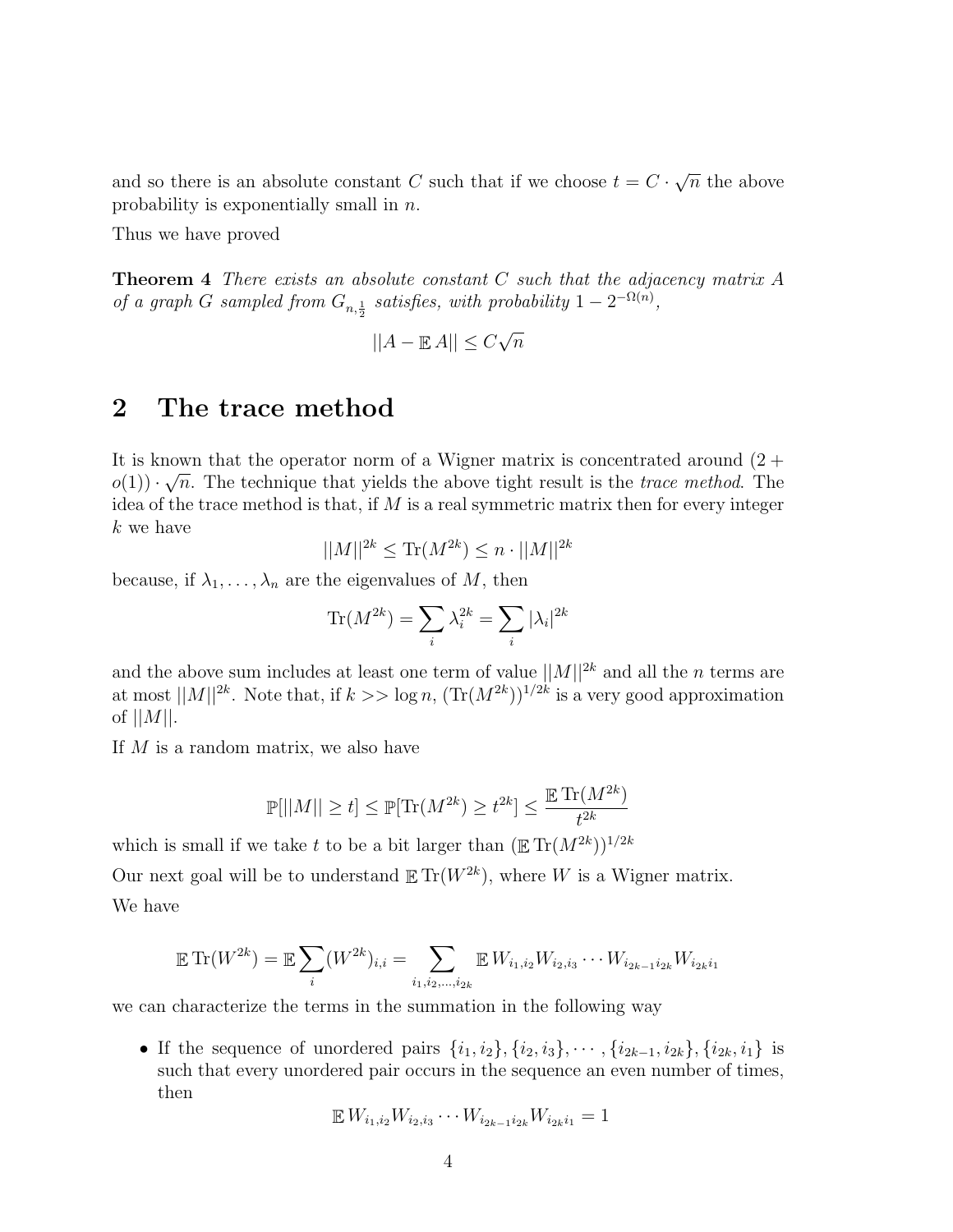• If the sequence of unordered pairs  $\{i_1, i_2\}, \{i_2, i_3\}, \cdots, \{i_{2k-1}, i_{2k}\}, \{i_{2k}, i_1\}$  is such that at least one unordered pair occurs in the sequence an odd number of times, then

$$
\mathbb{E} W_{i_1,i_2} W_{i_2,i_3} \cdots W_{i_{2k-1}i_{2k}} W_{i_{2k}i_1} = 0
$$

This means that  $\mathbb{E} \, \text{Tr}(W^{2k})$  is equal to *the number of sequence*  $i_1, \ldots, i_{2k} \in \{1, \ldots, n\}^{2k}$ such that the sequence of unordered pairs  $\{i_1, i_2\}, \{i_2, i_3\}, \cdots, \{i_{2k-1}, i_{2k}\}, \{i_{2k}, i_1\}$  has at least one unordered pair occurring an odd number of times.

This number can be shown to be  $(2+o(1))^{2k} \cdot n^{1+k/2}$ , via fairly involved combinatorial arguments, and this gives the tight bound on the operator norm of Wigner matrices.

To give a sense of how one approaches such combinatorial problems, we will prove the weaker bound  $2^{2k+1} \cdot n^{1+k} \cdot (k+1)^{k-1}$ , which could be used to prove that the operator norm of Wigner matrices is, with high probability,  $O(\sqrt{n \log n})$ .

To prove the weaker bound, consider how much information we need to specify a sequence  $i_1 \ldots i_{2k}$  with the specified property. Let us think of  $V := \{1, \ldots, n\}$  as the vertex set of an undirected graph, and as  $i_1, \ldots, i_{2k}$  as a sequence of vertices, with repetitions, that are encountered in the closed walk  $i_1 \rightarrow i_2 \rightarrow \cdots \rightarrow i_{2k} \rightarrow i_1$ , which traverses the edges  $\{i_1, i_2\}, \ldots, \{i_{2k}, i_1\}$ . Our condition is that every edge is traversed an even number of times, which means that at most k distinct edges are traversed a positive number of times. The vertices encountered in the closed walk form a connected graph together with the edges encountered in the closed walk, which means that the sequence  $i_1, i_2, \ldots, i_{2k}$  contains at most  $k + 1$  distinct vertices.

This suffices to upper bound the number of sequences as being at most  $n^{k+1} \cdot (k+1)^{2k}$ , because there are at most  $n^{k+1}$  ways of choosing  $k+1$  vertices and then at most  $(k + 1)^{2k}$  ways of creating a sequences of length 2k out of them. We will slightly improve this bound with a more careful accounting.

If we want to produce an bit-enconding of a sequence  $i_1 \ldots i_{2k}$  with the required property, we can first use  $2k$  bits to specify which position j corresponds to a vertex  $i_j$  encountered for the first time in the walk and which position j corresponds to a vertex  $i_j$  that had already been encountered before. Then we can list the distinct vertices occurring in the sequence, in the order in which they first occur, which takes  $\ell \cdot \log_2 n$  bits if there are  $\ell$  distinct vertices, and finally, for the remaining  $2k - \ell$ positions, we have to specify which of the  $\ell$  distinct vertices occurs there. In total we have

$$
2k + \ell \cdot \log_2 n + (2k - \ell) \cdot \log_2 \ell
$$

bits. Assuming  $k \ll n$ , we have  $\ell \ll n$ , and the above expression is larger for larger  $\ell$  and is at most the value taken for the worst-case  $\ell = k + 1$ 

$$
2k + (k+1)\log_2 n + (k-1) \cdot \log_2 k + 1
$$

The number of distinct sequences that can be represented injectively using at most